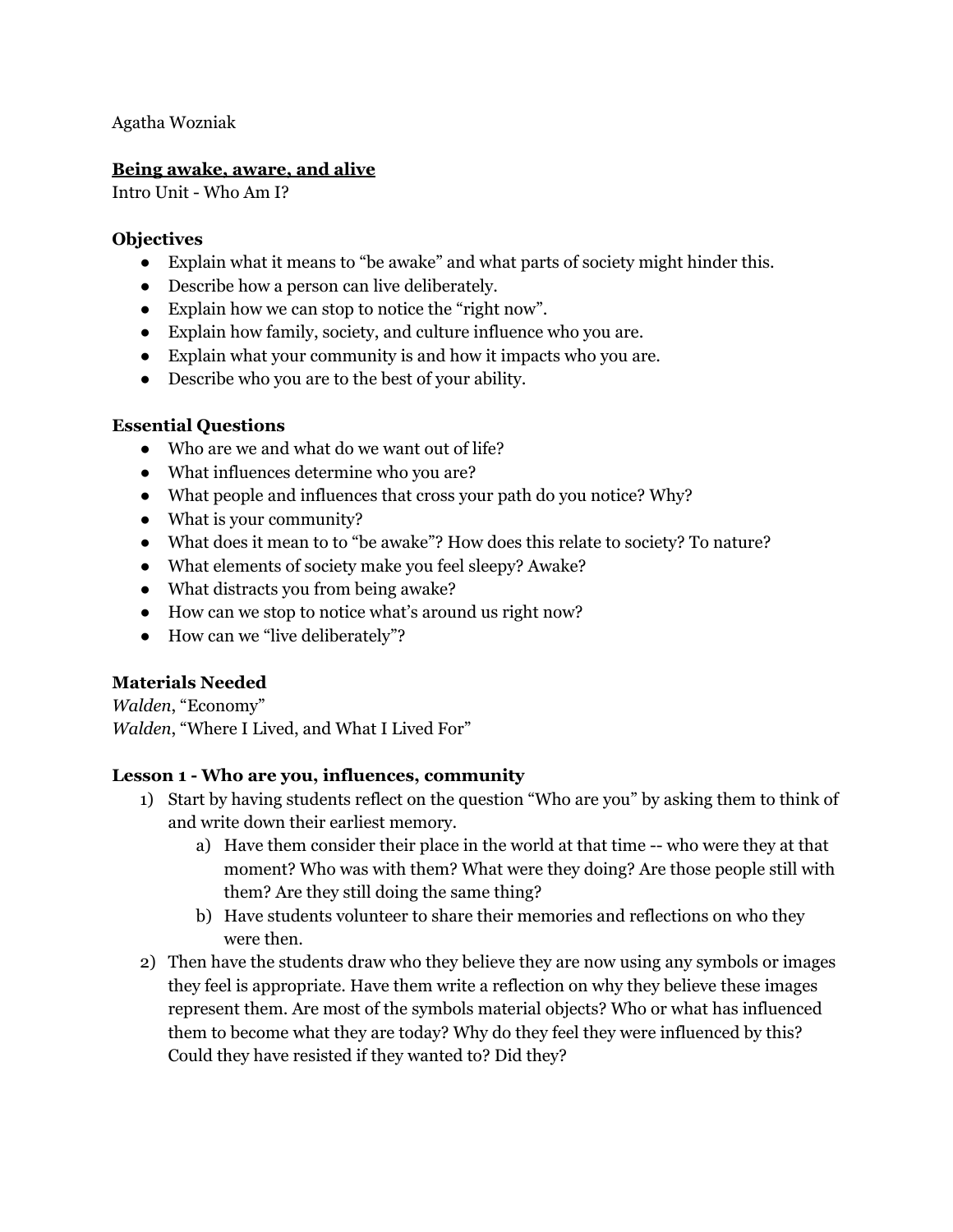- a) Have students volunteer to share their drawings and reflections. Discuss how might their drawings of themselves change if they knew they had to share their image? Or if they knew it was 100% private? Why is this?
- 3) As a class, create a list of influences the students have on their lives. Ask students to consider what impact those people who they might encounter in their daily lives, but are "invisible" to them.
	- a) After, group them into categories, such as family, society, and culture. Are we all really just a collection of ideas and experiences? Can we really even define ourselves?
	- b) Have students reflect on the question "how can you discover who you really are?". With a partner, have them brainstorm answers. Then, have the pairs also define who their community is.
	- c) Share answers as a class and create a definition for community -- each student may have a different response. How much are they reliant on their individual community?
- 4) Have each student draw their community -- people, places, etc -- and arranged them on a wall to create a collage.
- 5) Finish with the students writing a reflection on the collage -- how does their community fit into the larger class community? Where are there overlaps? How much does their community impact others in the classroom? Do they feel like they are an authority on their community?

## **Lesson 2 - Awake, Society, sleepiness vs. wakefulness**

- 1) "To be awake is to be alive. I have never yet met a man who was quite awake...We must learn to reawaken and to keep ourselves awake, not by mechanical aids, but by an infinite expectation of the dawn, which does not forsake us in our soundest sleep. I know of no more encouraging fact than the unquestionable ability of man to elevate his life by conscious endeavor." (*Walden*, "Where I Lived, and What I Lived For")
	- a) Ask students to explain what they believe it means to be "awake" remind them to consider what influences they experience on a daily basis.
- 2) Now, ask them to explain what they believe it means to "live deliberately"?
	- a) Create a working definition for both using student responses being sure to emphasize the need to live in every moment, in the present moment, the right now.
- 3) To emphasize living in the present moment and being aware, have the students again take a few minutes to think about who they are by having them "account for their lives". Use Thoreau's accounting of his life in *Walden*, "Economy" as an example for the students. Using the day before, have each student create a list of everything they used or did the day before that required money. This can include a cell phone bill, lunch, gas for the car, shampoo, clothing, etc. Have the students tally up the total amount and reflect on the below questions in their notes. Share in class.